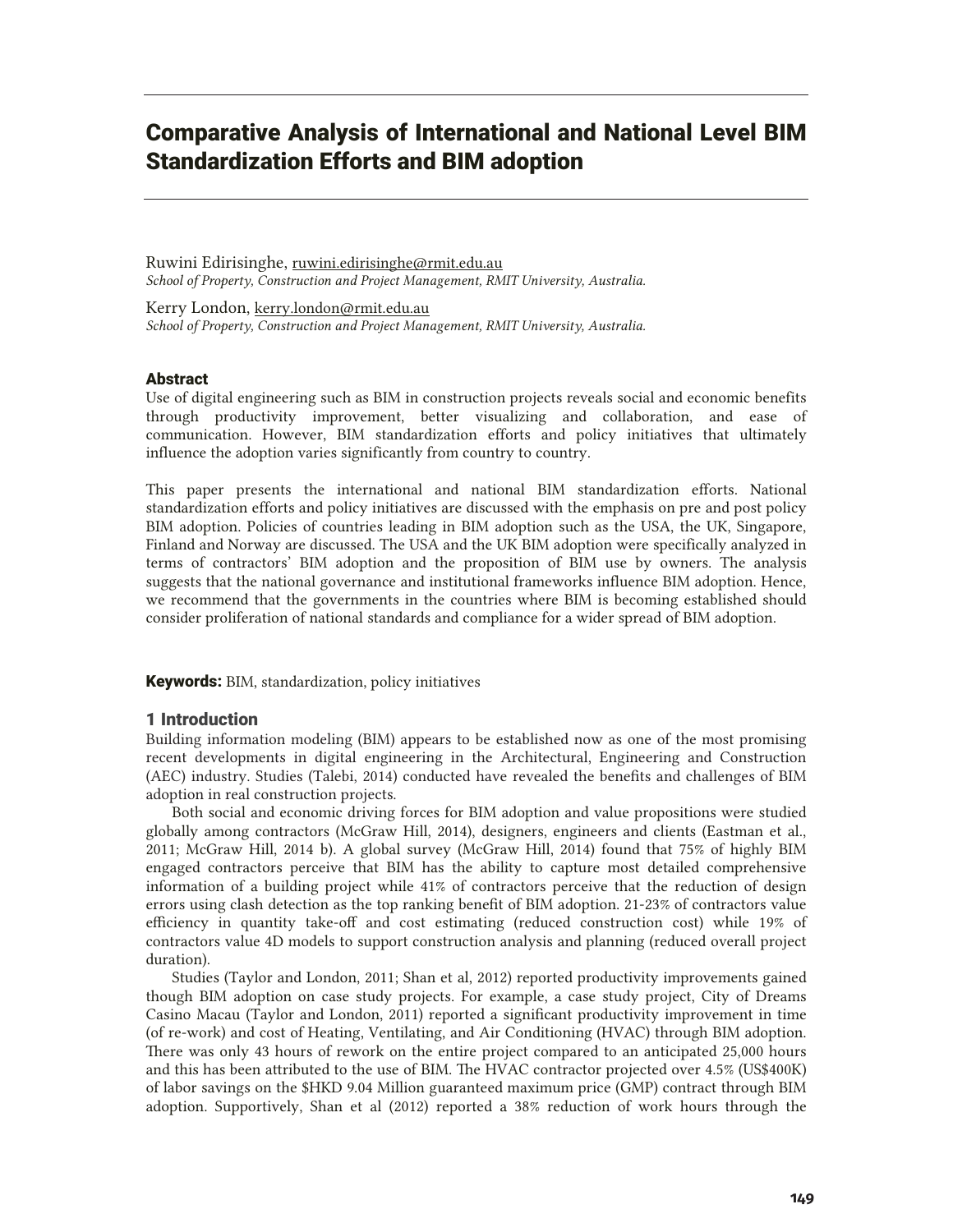implementation of a BIM model based steel connection system compared to a conventional steel connection construction methodology.

Even though the driving forces for digital engineering and building information modeling for construction are revealing globally, national level standardization and policy initiatives vary significantly in different countries. This can result a variation in BIM adoption because national policy initiatives as well as standardization of the regulatory environment have a significant influence. For example, countries such as Singapore, the UK, the USA and Finland are leading in BIM policy regulations and adoption, while policy initiatives and adoption in countries such as Australia are still slow. Policy initiatives can range from exclusive mandatory requirements to more market driven laissez-faire approaches.

This study conducts a comprehensive literature review on international and national regulations and policy initiatives and analyzes the BIM adoption globally. The countries are selected to represent various geographic regions according to the availability of data. The aim of this piece of work is ultimately to drive towards a deeper analysis of the concept of the "internationalization of BIM". This study is useful for high level built environment/infrastructure policy makers, large government agencies exploring BIM implementation at project and program level and also the international construction companies who work across country boundaries and grapple with the complexity of different regulatory frameworks and practices.

### 2 BIM Standardization

### **2.1 International Standards**

As BIM evolved with CAD, various CAD vendors promoted BIM as their own solutions. These proprietary applications use vendor specific data formats, non-standard/non compatible methods and interfaces. The absence of a publicly available open standard resulted inter-operability issues between various applications, which hindered the collaboration between stakeholders in design, procurement and operation. For example, the software packages architects use were not compatible with the packages the structural engineer uses. Hence, the need for an established norm or requirement about technical systems arose.

Early efforts to standardize CAD include Initial Graphics Exchange Specification (IGES) in the USA and VDA-FS in Germany. ISO Standard for the Exchange of Product model data (STEP) 10303 which is a 3D CAD standard and VDA-FS was superseded by ISO standard (STEP). Construction specific standardization efforts within STEP include AP 241 and Generic Model for Life Cycle Support of AEC Facilities.

A step change in BIM standardization occurred in 1990's with the formation of buildingSMART, formerly called the International Alliance for Interoperability (IAI), with a number of chapters around the world. The aims of buildingSMART were to improve the exchange of information between software applications used in the construction industry. As a result, Industry Foundation Classes (IFCs) were developed in 1994 as a neutral and open data format for open BIM. IFC Data model is registered with ISO as ISO16739.

Other international standards worth noting include ISO 13567, which is used to standardize the CAD layers, and ISO 12006 Building construction standards for modeling structures (Part 2: Framework for classification of information and Part 3: Framework for object-oriented information). In addition to IFC data model, BuildingSMART defines two other families of corresponding standards (1) ISO 12006 part 3 for International Framework for Dictionaries (IFD) and (2) ISO 29481 Process Definition Standard - Information Delivery Manual (IDM).

### **2.1.1 IFC Data model**

The IFC data model is now in its fourth release (2013) and it incorporates several extensions of the original model specifically in relation to building, building service and structural areas, enhancements of geometry and other resource components. Release 4 also includes numerous quality improvements, a fully integrated simple ifcXML specification and a new documentation format. The IFC specification is written using the EXPRESS data definition language based entityrelationship model consisting of entities organized into an object-based inheritance hierarchy.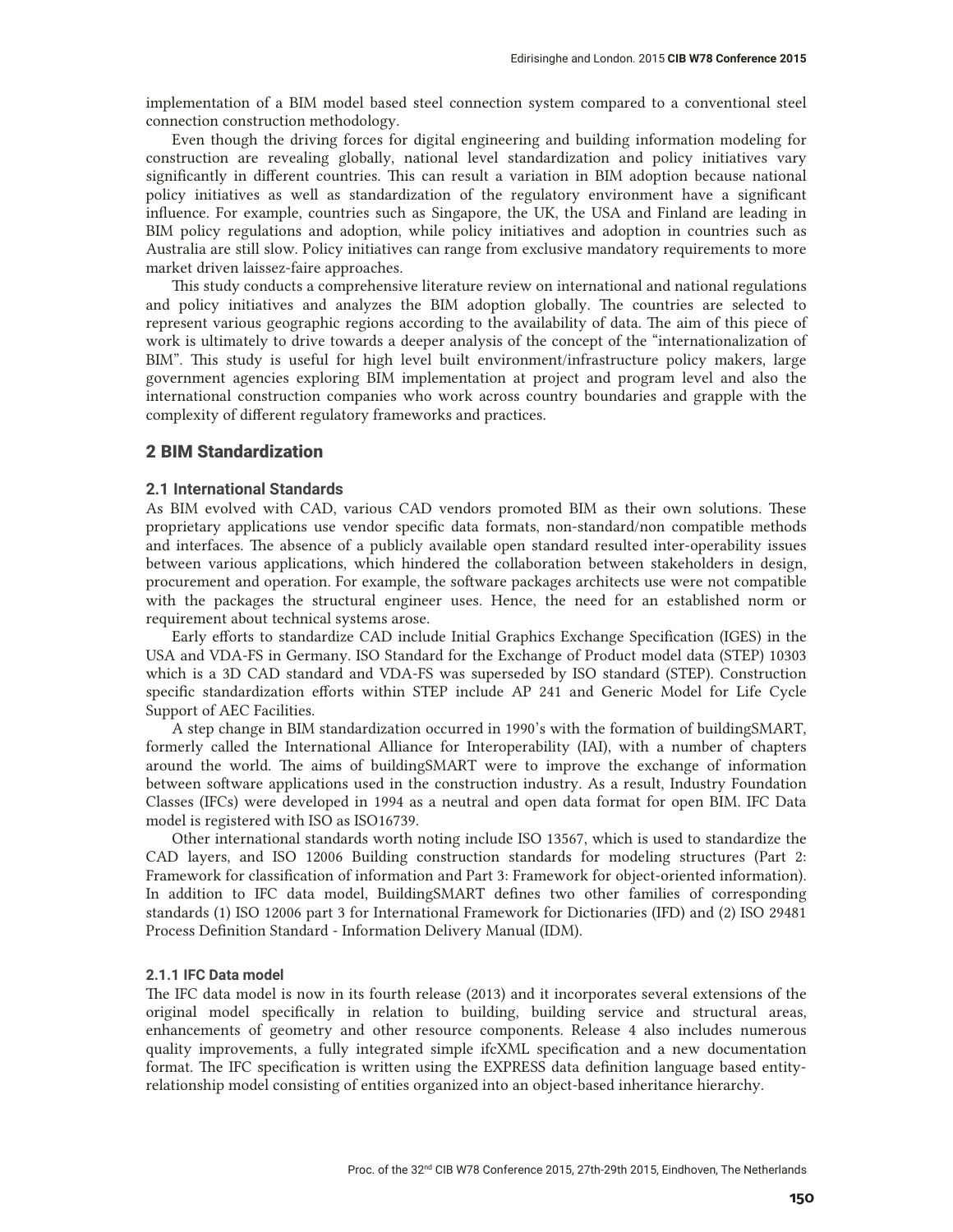Following are the main file formats that IFC specification supports to exchange file structures between different applications.

- x ASCII file format (IFC data file with suffix ".ifc"). This is the most widely used IFC format due to the compact size yet readable text.
- x IFC-XML as an XML format(IFC data file with suffix ".ifcXML")
	- The ifcXML exchange file structure is the XML document structure and suitable for interoperability with XML. ifcXML spec is provided as defined by W3C.

The XML schema is automatically created from the IFC-EXPRESS source using the "XML representation of EXPRESS schemas and data". This ensures that both IFC-EXPRESS and ifcXML handle the same data consistently and that the \*.ifc and \*.ifcXML data files can be converted bi-directionally.

- Due to the large size of typical building models, this format is less common in practice.
- The property set and base quantity library

### **2.2 National Standards**

This section discusses the BIM policy initiatives and standardization efforts by selected countries. The countries were selected based primarily on BIM leadership and to cover various geographic regions globally. Table 1 summarizes BIM standardization and policy initiatives by each country together with the administration organization/regulatory body.

### **2.2.1 USA**

U.S. General Administration (GSA) commissions federal buildings. In 2003 the General Services Administration (GSA), through its Public Buildings Service (PBS) Office of Chief Architect (OCA), established the National 3D-4D-BIM Program. For all major projects, (prospectus-level) receiving design funding in Fiscal Year 2007 and beyond, GSA requires spatial program BIMs be the minimum requirements for submission to OCA for final concept approvals by the PBS Commissioner and the Chief Architect. At the same time, all GSA projects are encouraged to deploy mature 3D, 4D, and BIM technologies (spatial program validation and beyond, at strategic project phases in support of specific project challenges. (GSA, 2014) In addition, GSA published a series of (eight) BIM guides: 3D-4D-BIM overview, spatial program validation, 3D laser scanning, 4D phasing, energy performance and operations, circulation and security validation, building elements and facility management.

National Institute of Building Sciences (NIBS) is an authoritative source of innovative solutions for the built environment and was established to act as the interface between government and private sector. The National BIM Standard-United States (NBIMS-US) which is currently in its version 2, was developed as an initiative of NIBS's buildingSMART alliance. NBIMS-US provides consensus based standards through referencing existing standards, documenting information exchange and delivering best business practices for the entire built environment. With open BIM standards, detailed models can be built which then deliver accurate products that can be used during commissioning and operation to ensure facility functionality throughout the life of the facility and to deliver high performance, carbon neutral, and net zero energy based facilities (NIBS, 2014).

Industry wide BIM adoption in North America surged from 28% in 2007 to 71% in 2012 (49% in 2009). In 2012, 71% of architects, engineers, contractors and owners report that they have become engaged with BIM on their projects, showing a 75% growth over five years (McGraw Hill, 2012). The same study reported the percentages of BIM stakeholder groups (architects, engineers, contractors and owners) who were using BIM in 2009 and 2012 and who were projecting to use BIM in 2014 in more than 60% of their project. Table 2 shows the BIM policy initiatives in the USA and BIM adoption in North America.

| Country    | Organization                         | <b>Standardization and/or Policy Initiative</b>                                                                           |  |
|------------|--------------------------------------|---------------------------------------------------------------------------------------------------------------------------|--|
| <b>USA</b> | U.S. General<br>Administration (GSA) | • National 3D-4D BIM Program in 2003<br>• BIM required in all final concept approval for all<br>major projects since 2007 |  |

**Table 1** BIM standardization and/or policy initiatives by country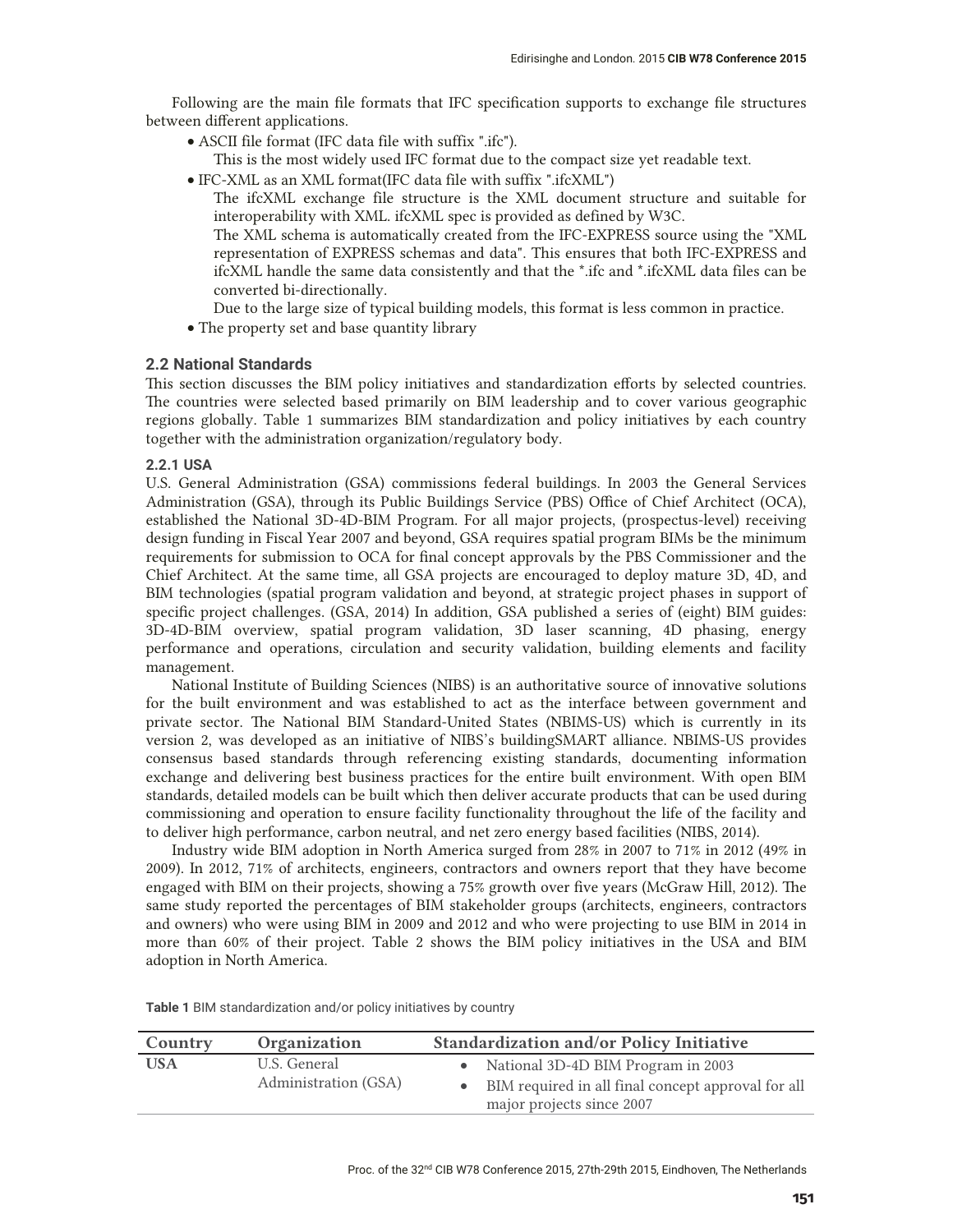|                    |                                                    | 3D, 4D, and BIM technology deployment<br>$\bullet$            |
|--------------------|----------------------------------------------------|---------------------------------------------------------------|
|                    |                                                    | encouraged in all GSA projects                                |
|                    |                                                    | <b>GSA BIM Guide Series</b><br>$\bullet$                      |
|                    | National Institute for                             | National Building Information Modelling<br>$\bullet$          |
|                    | <b>Building Science (NIBS)</b>                     | Standard (NBIMS) on Building Energy                           |
|                    |                                                    | Performance(BEP)                                              |
| <b>UK</b>          | UK government                                      | Model-based BIM (level 2) mandated on all<br>$\bullet$        |
|                    |                                                    | public sector projects by 2016.                               |
|                    |                                                    | Commitment to BIM in Government projects<br>$\bullet$         |
|                    |                                                    | over a 5-year time frame                                      |
|                    | <b>BIM Task Group</b>                              | Support and assistance in transitioning to BIM<br>$\bullet$   |
|                    |                                                    | and electronic delivery                                       |
|                    |                                                    | Information sharing environment (Operations<br>$\bullet$      |
|                    |                                                    | <b>Building Exchange COBie)</b>                               |
|                    | AEC (UK) committee                                 | Unified standard for the Architectural,<br>$\bullet$          |
|                    |                                                    | Engineering and Construction industry CAD &                   |
|                    |                                                    | BIM in the UK                                                 |
|                    | <b>British Standards</b>                           | Information sharing standards created (PAS<br>$\bullet$       |
|                    | Institute (BSI)                                    | 1192:2)                                                       |
| <b>Finland</b>     | <b>Senate Properties</b>                           | Models meeting IFC standards in its projects<br>$\bullet$     |
|                    |                                                    | mandated since 1 October 2007                                 |
|                    |                                                    | BIM Guide called Common BIM Requirement<br>$\bullet$          |
|                    |                                                    | 2012, COBIM                                                   |
| Norway             | Civil State Client                                 | BIM mandated for the lifecycle of their<br>$\bullet$          |
|                    | Statbygg                                           | buildings.                                                    |
|                    |                                                    | All Statbygg project using IFC/IFD based BIM<br>$\bullet$     |
|                    |                                                    | by 2010                                                       |
|                    |                                                    | Statsbygg Building Information Modelling                      |
|                    |                                                    | Manual released in 2007                                       |
|                    | Norwegian                                          |                                                               |
|                    | Homebuilders                                       | Norwegian Homebuilders Association BIM<br>$\bullet$<br>Manual |
|                    | Association                                        |                                                               |
| Singapore          | Building and                                       | BIM e-submission system mandated for<br>$\bullet$             |
|                    | <b>Construction Authority</b>                      | regulatory submissions in 2015                                |
|                    | (BCA)                                              | Singapore BIM Guide                                           |
|                    |                                                    | ۰                                                             |
| <b>Hong Kong</b>   | Hong Kong Housing<br>Authority                     | Full implementation of BIM on all its housing<br>$\bullet$    |
|                    |                                                    | development projects by 2014                                  |
|                    |                                                    | BIM standards, user guide, library component<br>$\bullet$     |
| <b>South Korea</b> |                                                    | design guide and references.                                  |
|                    | Korean Ministry of                                 | BIM mandated for all projects over S\$50 million<br>$\bullet$ |
|                    | Land Infrastructure and                            | and for all public sector projects by 2016                    |
| Australia          | Transportation (MLIT)                              |                                                               |
|                    | <b>BEIIC</b> (the Built                            | National Building Information Modelling<br>$\bullet$          |
|                    | <b>Environment Industry</b><br>Innovation Council) | Working Party reporting to BEIIC                              |
|                    |                                                    |                                                               |
|                    |                                                    | NATSPEC National BIM Guide developed in<br>2011               |

**Table 2** BIM policy in the USA and adoption in North America (data source: McGraw Hill, 2012; McGraw Hill, 2014)

|  | Year Policy |  | Industry Percentage of stakeholders <sup>1</sup> |  |
|--|-------------|--|--------------------------------------------------|--|
|--|-------------|--|--------------------------------------------------|--|

<sup>1</sup> Percentage of stakeholders using BIM on more than 60% of their projects

-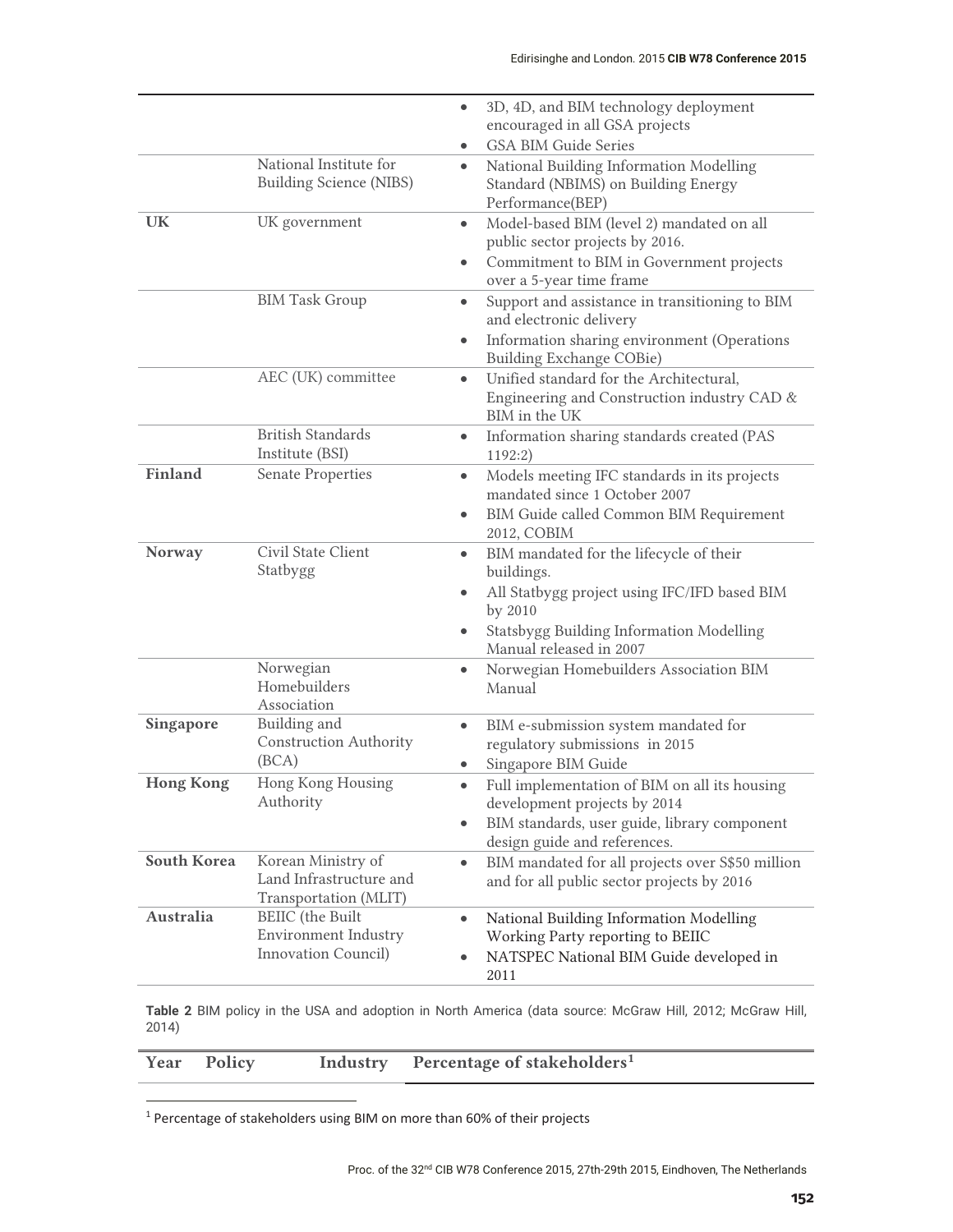|      |                            | wide<br>adoption | Architects | Engineers | Contractors | Owners |
|------|----------------------------|------------------|------------|-----------|-------------|--------|
|      |                            |                  |            |           |             |        |
| 2003 | National 3D-4D BIM program |                  |            |           |             |        |
| 2007 | BIM mandated               | 28%              |            |           |             |        |
| 2009 |                            | 49%              | 37%        | 21%       | 21%         | 18%    |
| 2012 |                            | 71%              | 60%        | 26%       | 31%         | 30%    |
| 2014 |                            |                  | 75%        | 43%       | 55%         | 44%    |

A recent survey done with contractors (McGraw Hill, 2014), reported that BIM has established traction among contractors in the USA. McGraw Hill, (2014) developed a BIM engagement index to measure the level of engagement of contractors. The US has both the fewest low-level users (21%) and the largest number at high and very high levels (22%) compared to other countries (McGraw Hill, 2014). These can be due to: (i) policy in place for seven years; (ii) post-policy active adoption of BIM; and (iii) wide spread use and rapid growth. Also McGraw Hill (2014, p.44) reports that the contractors in North America are far more advanced at BIM use compared with those in other parts of the world, and they are planning to invest to increase the depth of use. Of particular importance is the collaboration of owners as well as use of BIM for improving process outcomes and reducing error and omissions. 82% US based contractors also consider multi-trade coordination of BIM to be a top pre-construction activity. This demonstrates the penetration of BIM use in other stakeholder groups beyond the designers.

The survey indicated that 11% of US owners reported that they were at a very high BIM involvement level (over 75% of their projects involve BIM) in 2012 (McGraw Hill, 2014b) and furthermore, 40% forecast they would be at that level in 2016.

 Tables 3 and 4 show the BIM adoption data among contractors and proposition of BIM use among owners in the USA together with BIM policy initiatives. BIM Policy initiatives and the adoption data discussed above over the years are shown in Figure 1.



**Table 3** BIM engagement of contractors in the USA (data source: McGraw Hill (2014))

#### $\begin{array}{c} 0.3 \end{array}$  **2007 B**<sub> $\frac{1}{2}$ </sub>  $20.2 \frac{m}{2}$  **2013 2014** 21% 13% 25% 2008 2009 2010 2011 2012 2013 2014 2015 2016  $\overline{5}$ **2016** 25% 19% 40% er High - Architects -Engineers Year - Owner Very High Involvement Contrator Low engag Year -Contract  $\times x$ Contrator Medium engagemen Contrator Very High engagement -Industry wide Contrator High engage

**Table 4** Proposition of BIM Usage by owners in the USA (data source: McGraw Hill (2014b))

### **2.2.2 UK**

BIM maturity model in the UK specifies different levels. Level 2 BIM is a series of domain specific models (e.g. architectural, structural, services, etc.) with a single environment where structured data can be shared using an information sharing environment called COBie UK 2012 (Construction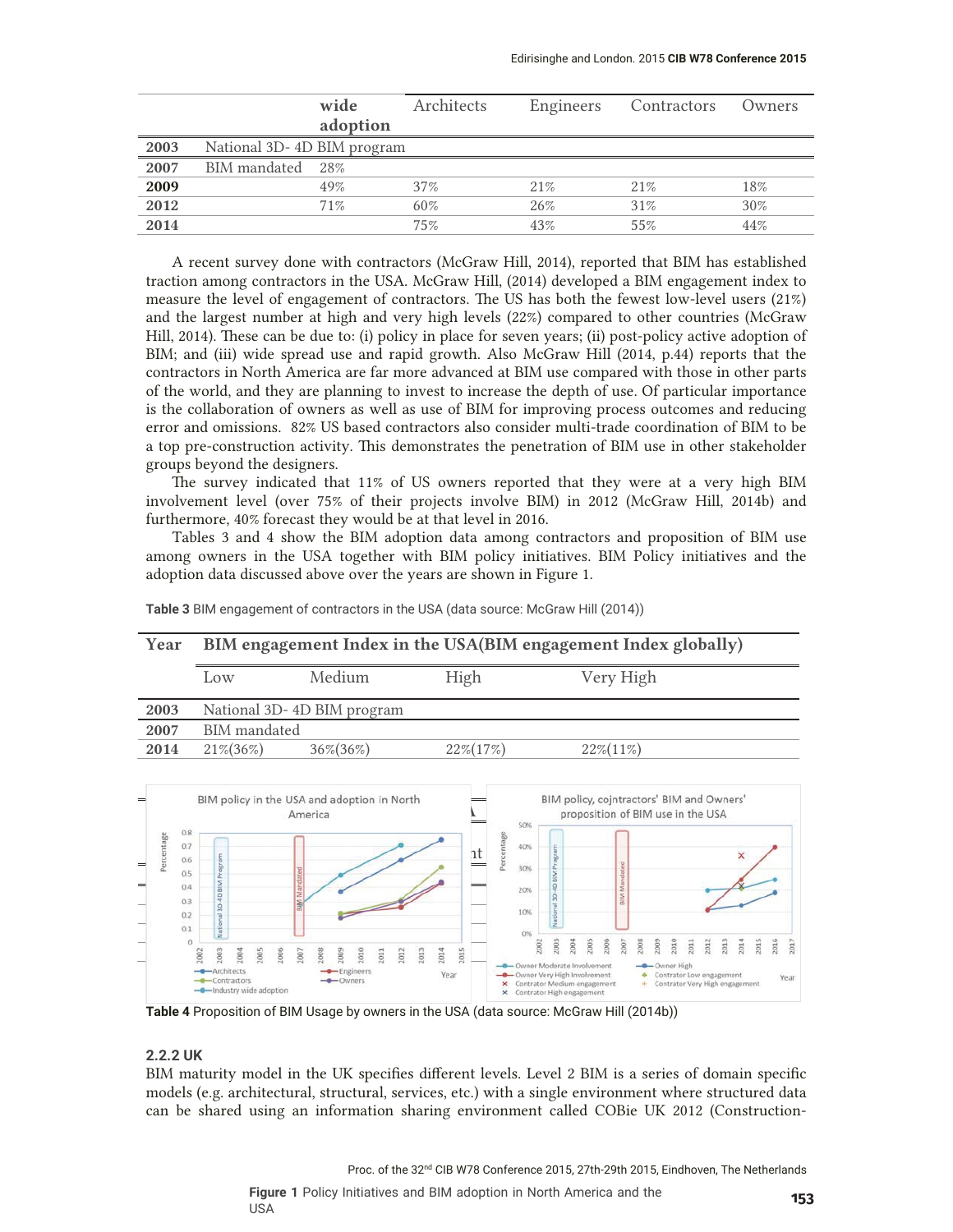Operations Building information exchange). CoBie format was created by Bill East of the US Army Corps of Engineers. Level 2 BIM is defined as "file based collaboration and library management. Level 3 in BIM maturity model in the UK is an integrated and interoperable version of BIM (iBIM).

By 2016, level 2 BIM will be mandatory on all public sector projects, including delivery of all project and asset information, documentation and data. The overarching goal of the government's BIM strategy is to reduce capital costs and carbon dioxide creation from the construction and operation of the built environment by 20%. The UK government also developed a BIM Task Group to support and assist both government and non-government contractors in transitioning to BIM and electronic delivery. In addition, British Standards Institute (BSI) created information sharing standards called PAS 1192:2 that delivers the workable definition of Level 2 technology compliance. UK Government's commitment to embrace BIM in government projects over a 5-year period includes a roadmap.

McGraw Hill (2014) reports that 12% of the UK contractors have been using BIM for six or more years, while 19% BIM general contractors in the UK claim more than 10 years' experience. The highest percentage of BIM beginners are in the UK (37%) likely reflecting the increase of BIM users in response to the government policy to mandate BIM in 2016. Table 5 shows the BIM engagement data among contractors where there is a significant percentage (54%) of low engagement users.

| Year | BIM engagement Index in the UK(BIM engagement Index globally) |               |               |               |  |
|------|---------------------------------------------------------------|---------------|---------------|---------------|--|
|      | Low                                                           | Medium        | High          | Very High     |  |
| 2014 | 54%(36%)                                                      | $19\% (36\%)$ | $17\% (17\%)$ | $11\% (11\%)$ |  |
| 2016 | level 2 BIM mandated                                          |               |               |               |  |

Table 5 BIM engagement of contractors in the UK (data source: McGraw Hill (2014))

A recently conducted survey on BIM adoption by product manufacturers as a health-check, reports that many (40%) are ready for April 2016 and most of the rest (50%) intend to be (BIM4M2, 2014).

McGraw Hill (2014 b) survey of owners reported that the UK owners are generally more enthusiastic about their BIM involvement, triggered by the impending government mandate for 2016. The very high involvement level shows a consistent growth from 22% in 2012 to a forecast of 38% in 2016. Almost all (92%) report being at least moderate users in 2012, as shown in Table 6. **Table 6** Proposition of BIM Usage of owners in UK (data source: McGraw Hill (2014b))

|      | Moderate Involvement | High                   | Very High Involvement |  |  |
|------|----------------------|------------------------|-----------------------|--|--|
|      | $(25-50\%)$          | Involvement $(51-75%)$ | (more than 75%)       |  |  |
| 2012 | 42%                  | 28%                    | 22%                   |  |  |
| 2014 | 12%                  | 58%                    | 28%                   |  |  |
| 2016 | 22%                  | 35%                    | 38%                   |  |  |
| 2016 | level 2 BIM mandated |                        |                       |  |  |

## **Year Proposition of BIM use in UK**

### **2.2.3 Finland**

Senate Properties is a government owned enterprise under the Finnish Ministry of Finance and acts as the government's expert on the working environment and working premises. Senate Properties has mandated the use of models meeting IFC standards in its projects since 1<sup>st</sup> October 2007. In addition, Senate Properties published series of project requirements detailing guidelines for modelling requirements. This series of BIM requirements is called Common BIM Requirement (COBIM, 2012). There has been a series of 13 releases to date include : general part, modelling of the starting situation, architectural design, MEP design, structural design, quality assurance, quantity take-off, use of models for visualization, use of models in MEP analyses, energy analysis, management of a BIM project, use of models in facility management and use of models in construction.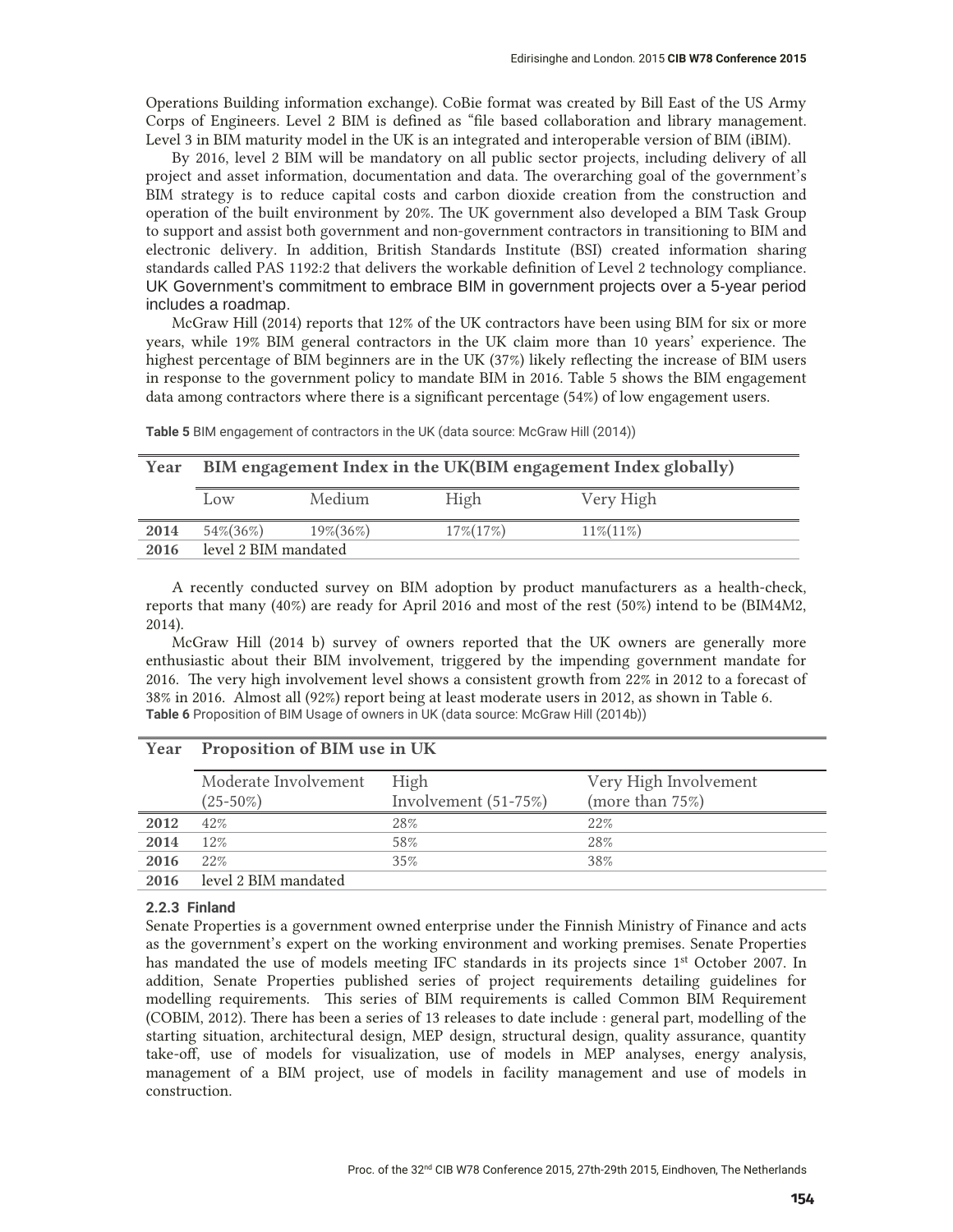### **2.2.4 Norway**

The civil state client Statsbygg in Norway mandated BIM use for the lifecycle of their buildings. By 2010, all of Statsbygg project were using BIM models based on IFC and IFD. The BIM guideline in Norway is called "BIM Manual". Statsbygg Building Information Modelling Manual's first version was released in 2007 and its current version is 1.2.1.9 (BIM Manual, 2013) Norwegian Homebuilders Association BIM Manual is among other industry guidelines and its latest version is 2.0 (Norwegian Homebuilders Association BIM Manual, 2012). It aims to give a practical aid to use BIM for project planning for residential dwellings.

### **2.2.5 Singapore**

The Building and Construction Authority (BCA) in Singapore led a multi-agency effort in 2007/2008 to implement the world's first BIM electronic submission (e-submission). This initiative called Construction and Real Estate Network (CORENET) was established in 2011 (BCA, 2011). Project teams only need to submit one building model, which contains all of the information needed to meet the requirements of a regulatory agency. The CORENET is the central repository for building codes, regulations and circulars published by various building and construction regulatory agencies in Singapore. The agencies involved are BCA, IDA, JTC, LTA, MOM, NEA, NParks, PowerGas Ltd, PUB, SPRING Singapore, SCDF and URA. The milestones of the regulatory requirements and BIM roadmap in Singapore are as follows (Fat, 2012).

- In 2012 BIM was mandatory as part of public sector building project procurement
- In 2013 architectural BIM e-submission was mandated for all new building projects greater than 20,000 sqm.
- In 2014 engineering BIM e-submission was mandated for all new building projects greater than 20,000 sqm.
- In 2015 architectural and engineering BIM e-submission was mandated for all new building projects greater than 5,000 sqm

The Singapore BIM Guide is the reference guide that outlines the roles and responsibilities of project members when using BIM at different stages of a project (Singapore BIM Guide, 2013). It consists of both BIM Specifications and BIM Modelling and Collaboration Procedures. The Singapore BIM Guide was first launched in 2012.

### **2.2.6 Hong Kong**

The Hong Kong Housing Authority (HKHA) started piloting BIM since 2006. Hong Kong was aiming for full implementation of BIM on all its high-rise housing development projects by 2014. BIM standards, user and design guides and reference material were prepared to facilitate the process. These include BIM standards manual, BIM user guide (Part I), BIM user guide (Part II), BIM library components design guide, BIM library components reference and standard approach of modelling (SAM) for creating building information structural model.

Wong et al. (2011) discusses the Hong Kong public sector initiatives on BIM adoption. They highlight the implementation of BIM in Hong Kong and the USA and further recommend strategies for BIM implementation in Hong Kong.

### **2.2.7 South Korea**

The Public Procurement Service in South Korea made BIM compulsory for all projects over S\$50 million and for all public sector projects by 20162. McGraw Hill(2014) reports that while BIM is reaching maturity among contractors in Europe and north America, it is becoming established with contractors in other regions that represents the next tier of BIM maturity where the majority of their contractors' BIM use falling in the three to five years' experience tier.

### **2.2.8 Australia**

-

National Building Information Modelling initiative was taken by the Built Environment Industry Innovation Council (BEIIC) in Australia. buildingSMART Australasia, commissioned by BEIIC conducted stakeholder consultation workshops in early 2012 in Adelaide, Brisbane, Canberra, Hobart, Melbourne, Perth and Sydney with 160 participants representing a broad cross section of the Australian building and construction industry - including clients, consultants, contractors,

<sup>&</sup>lt;sup>2</sup> http://www.buildingsmart.org/wp-content/uploads/2014/07/October-2014-Richard-Petrie-Toronto-Plenary-Standards-Overview.pdf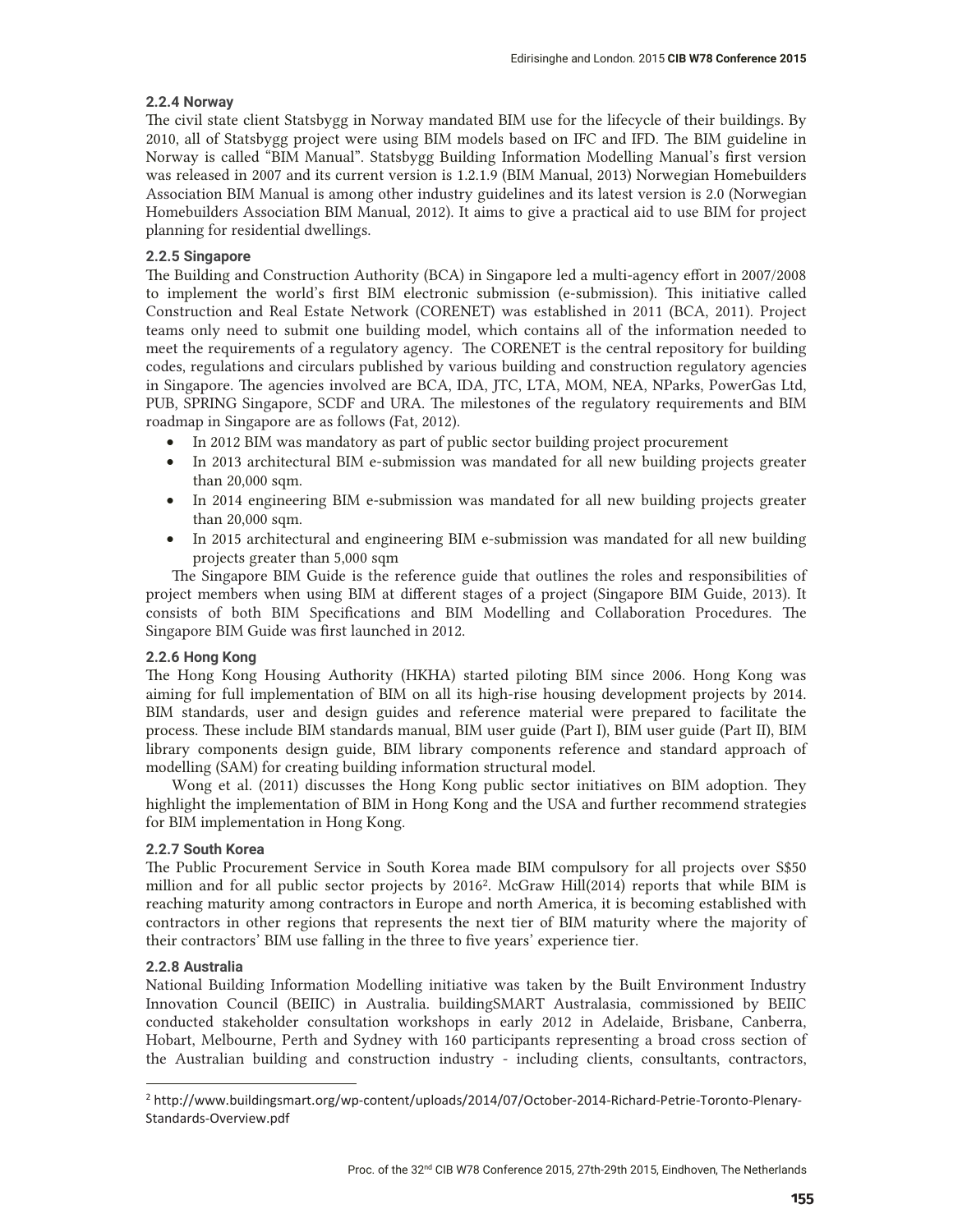educators and government representatives. The workshop participants unanimously endorsed the need for national action in six areas: procurement and legal issues; BIM guidelines; multidisciplinary BIM education; product information libraries; business process change; and compliance and certification issues as a matter of priority (builidngSMART Australasia, 2012). Milestones of Australian initiatives include the NATSPEC National BIM Guide developed in 2011 and ACIF-APPC BIM Framework released late 2014.

McGraw Hill (2014) reports that the Australia and New Zealand region shows unique leadership in external collaborative processes (50%) and upgrade desktop hardware (50%) and contractors in Australia show above-average (67%) commitment to building models. However, compared with those with other regions, contractors in Australia and New Zealand are slightly newer BIM users, which resulted in their relatively lower engagement levels.

McGraw Hill (2014) further reports that majority of the contractors' BIM use fall in the three to five years' in Australia. The recent contractors' BIM adoption represents that BIM is becoming established in the regions including Australia.

### 3 Discussion and Conclusions

This paper studied the international and national level BIM standard and policy initiatives globally. BIM policy initiatives in selected countries/regions were analysed together with BIM adoption where the data is available.

### *Does mandating influence the BIM adoption?*

In the USA, the National BIM policy program was introduced in 2003. Four years later BIM was mandated in the USA. Even though, there was 28% industry wide BIM adoption in North America when the legislation mandated BIM for architectural drawings, two-year later the industry adoption reached almost half. Five years from the legislation, industry adoption reached 71%. It is also, notable from North American data that the architects were the leading stakeholder group in postpolicy BIM adoption, while owners lag behind in BIM adoption compared to other stakeholder groups. Despite, seven years from the legislation three quarter of architects were using BIM while almost half of other stakeholder groups including engineers, contractors and owners were using BIM. It is notable that there is a significant influence of the legislation for the architects' quick adoption growth. Supportively, USA wide adoption data reported that only about one fifth of contractors had low level of BIM engagement after seven years from legislation. Only 40% of owners were willing to highly involve with BIM even after nine years from the legislation. The USA as a country where BIM is well-established, shows that the national governance and institutional framework influences the wide spread of BIM adoption.

UK government policy is in place to mandate level 2 BIM in 2016 with a five-year government commitment to encourage industry to participate. The BIM engagement among more than half of contactors in UK is low in 2014. Interestingly, in the same year 58% owners reported high BIM involvement with a 35% proposition to use BIM with a high involvement in 2016. This might be due to the announcement of the strategy that mandates the use of level 2 BIM by 2016 but also due to the presence of a comprehensive BIM maturity model. The BIM maturity model requires level 3 BIM as the next stage where BIM is fully integrated to enable collaborative process between all the parties.

Despite the limited adoption data, policy initiatives of other leading countries, such as Finland, Norway, Singapore and HongKong were also discussed. The adoption data evidence that BIM is becoming established in South Korea and Australia.

Hence, through preliminary analysis, we argue that there is an influential link between national policy initiatives and the adoption data. Supportively, Gu et al. (2014) mention in their BIM Ecosystem that government regulations are critical to promote BIM usage and adoption in strategic and significant projects. However, a strong causal relationship cannot be claimed without a robust data collection. In addition, as Gu et al. (2014) argue, compliance and proliferation of national standards can be one of the instruments that governments can use among the others including incentives, rewards and code of practice to promote BIM adoption.

*Future work*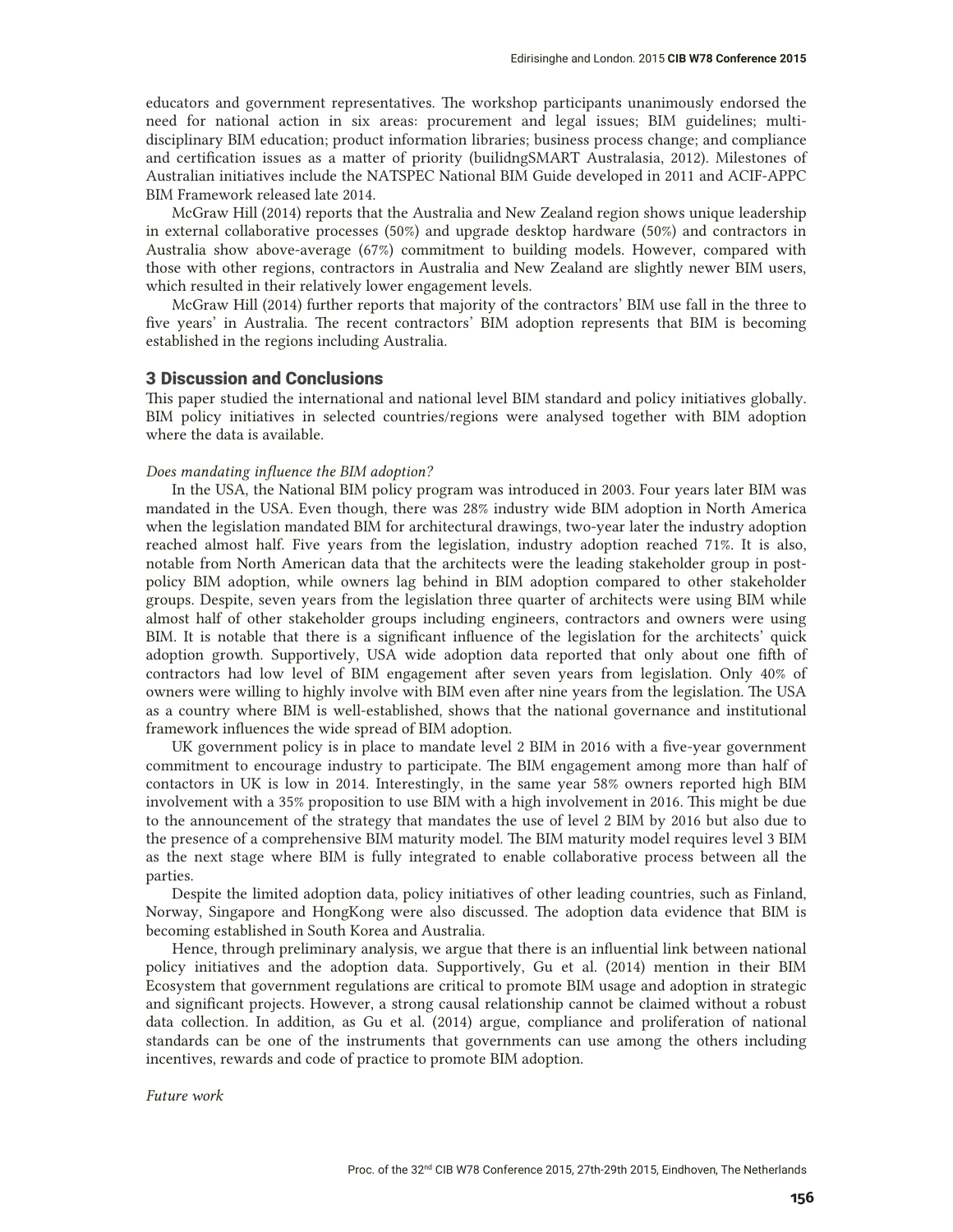Future studies of this work include exploring the influence of policy on BIM adoption based on cases selected from a country where BIM is well established and a country where BIM is becoming established such as Australia. The Australian NATSPEC National BIM Guide will be revisited to compare with leading counties to investigate the strengths and weaknesses.

In addition, the aspects of international code of practice for multi-national projects will be studies. This will attempt to address the questions of which code to be used?; the country of origin; the consultants country; the contractors country; or an independent international code.

### References

Autodesk (2003). Building Information Modeling. San Rafael, CA, Autodesk, Inc., Retrieved 13 December 2014. Azhar, S. (2011) Building Information Modelling (BIM): Trends, Benefits, Risks, and Challenges for the AEC Industry., *Leadership and Management in Engineering*, 2011, 11, p.241-252.

- Barison, M. B & Santos, E.T.(2009) An overview of BIM Specialists. *Proc. of the International Conference on Computing in Civil and Building Engineering*, W. Tizani (ED.) Nottingham University Press.
- BCA(2011) THE BIM ISSUE, http://www.bca.gov.sg/publications/BuildSmart/others/buildsmart\_11issue9.pdf, Retrieved 02 February 2015.
- BIM4M2 Education Working Group(2014), BIM4M2 BIM Adoption by product Manufacturers, bim4m2.co.uk, Retrieved 02 February 2015.
- BIM Manual (2013), http://www.statsbygg.no/Files/publikasjoner/manualer/StatsbyggBIM-manual-ver1-2- 1eng-2013-12-17.pdf,Retrieved, 31 January, 2015
- builidngSMART Australasia(2012), NATIONAL BUILDING INFORMATION MODELLING INITIATIVE, http://buildingsmart.org.au/wpcontent/uploads/2014/03/NationalBIMIniativeReport\_6June2012.pdf, Retrieved, 02 January 2014.
- COBIM(2012), http://www.en.buildingsmart.kotisivukone.com/3, Retrieved, 10 January 2014.
- Construction Industry Council (2014) Roadmap for Building Information modelling Strategic Implementation in Hong Kong's Construction Industry.
- Eastman, C., Teicholz, P., Sacks, R., & Liston, K. (2011). BIM handbook: A guide to building information modeling for owners, managers, designers, engineers and contractors: John Wiley & Sons.
- Fat, C. T. (2012), Singapore BIM Road Map, http://www.bimmepaus.com.au/libraries/resources/BMA%20Forum%202012/singapore%20bim%20road map%202012-rev.pdf , Singapore Building and Construction Industry. Retrieved, 10 January 2014.
- Guillermo A.-M., Crawford. J. Chevez, A. & Froese, T. (2009), Building information modelling demystified: does it make business sense to adopt BIM?, *International Journal of Managing Projects in Business*, Vol.2(3), p.419-434.
- GSA (2014), http://www.gsa.gov/portal/content/105075, Retrieved 03 January 2014.
- Gu, N., Singh, V., & London, K. (2014). BIM Ecosystem: The Coevolution of Products, Processes, and People. In *Building Information Modeling: BIM in Current and Future Practice* (p. 197).
- McKinney, K. & Fischer, M. (1998), Generating, evaluating and visualizing construction schedules with CAD tools, *Automation in Construction*, Vol.7(6), pp.433-447
- McGraw Hill (2014), The Business Value of BIM for Construction in Major Global Markets: How Contractors Around the World Are Driving Innovation with Building Information Modeling, SmartMarket Reports. Retrieved 03 January 2015.
- McGraw Hill (2014b), The Business Value of BIM for Owners. SmartMarket Reports. Retrieved 03 January 2015.
- McGraw Hill (2012), The Business Value of BIM in North America. SmartMarket Reports. Retrieved 03 January 2015.
- Mitchell, D.(2012), 5D BIM: CREATING COST CERTAINTY AND BETTER BUILDINGS, *Proc. Of the RICS COBRA* Las Vegas, Nevada USA September 11-13, 2012.
- NIBS (2014), http://www.nibs.org/?page=standards, Retrieved 03 January 2014.
- Norwegian Homebuilders Association BIM Manual (2012), http://boligprodusentene.no/getfile.php/Dokumenter/BIM%20user%20manual%202.0\_WEB.pdf, Retrieved, 31 January, 2015.
- Olatunji, O.A. & Sher, W. (2010) Legal Implications of BIM: Model Ownership and Other Matters Arising, *Proc. of the Building a Better World: CIB World Congress 2010*, Salford Quays, UK 10-13 May, 2010, pp. 453- 463.
- Penttilä, H. (2006) Describing the changes in architectural information technology to understand design complexity and free-form architectural expression, *ITCON 11 (Special Issue The Effects of CAD on Building Form and Design Quality)*, 2006, pp. 395–408.